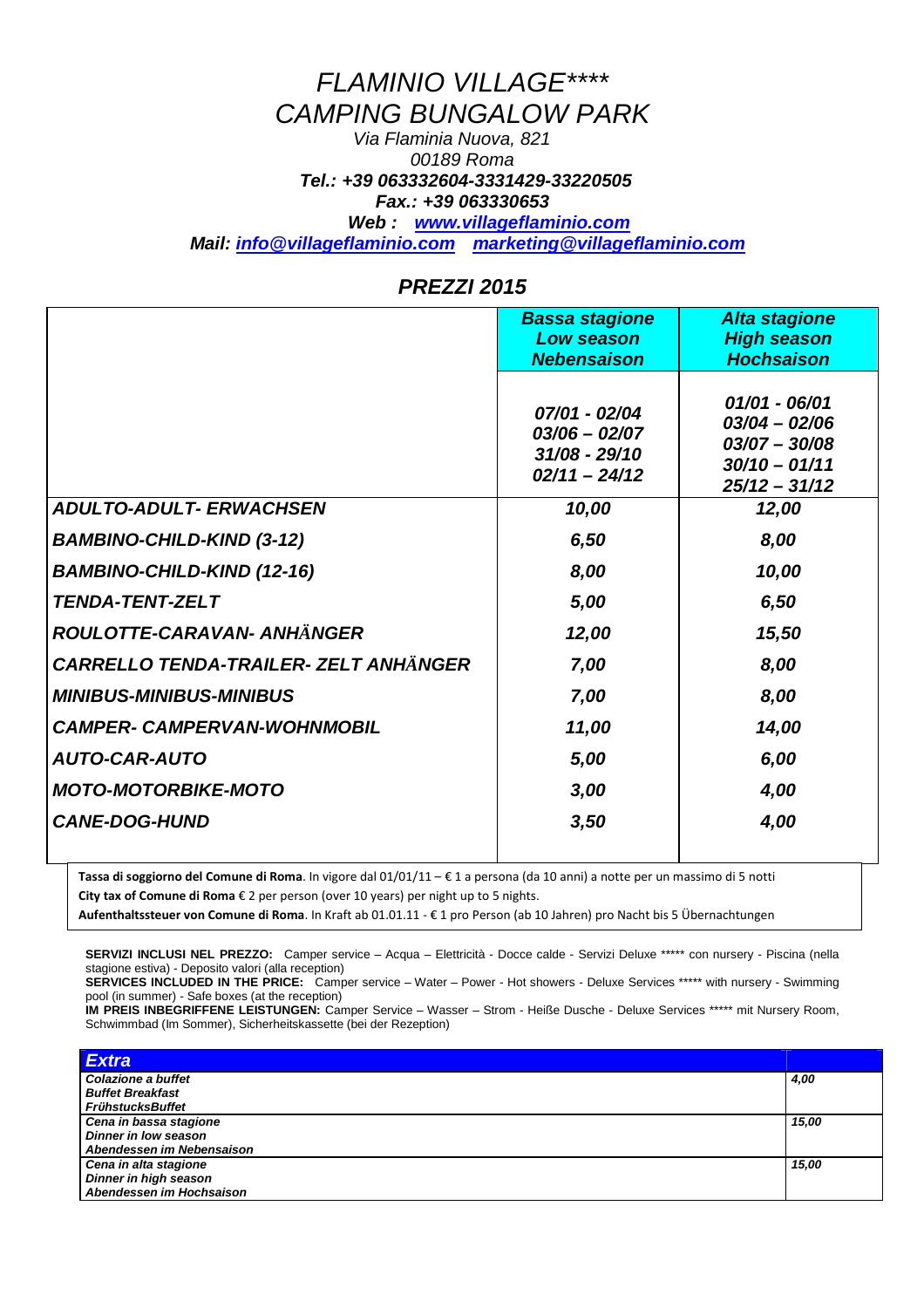# *FLAMINIO VILLAGE*

*\*\*\*\** 

*CAMPING BUNGALOW PARK Via Flaminia Nuova, 821 00189 Roma* 

### *Tel.: +39 063332604-3331429-33220505 Fax.: +39 063330653*

*Web : www.villageflaminio.com Mail: info@villageflaminio.com marketing@villageflaminio.com*

### **PREZZI 2015**

| Prezzi a camera a notte<br>Prices per room per night<br>Prisen pro Zimmer pro Nacht |                                                                                                                                                                                                                                                                                                                                                                                                                                                                                                          |                     | <b>Bassa stagione</b><br>07/01-02/04<br>$02/11 - 24/12$ | Low season<br><b>Nebensaison</b> | <b>Alta stagione</b><br>03/04-01/11 | <b>High season</b><br><b>Hochsaison</b><br>01/01-06/01<br>$25/12 - 31/12$ |
|-------------------------------------------------------------------------------------|----------------------------------------------------------------------------------------------------------------------------------------------------------------------------------------------------------------------------------------------------------------------------------------------------------------------------------------------------------------------------------------------------------------------------------------------------------------------------------------------------------|---------------------|---------------------------------------------------------|----------------------------------|-------------------------------------|---------------------------------------------------------------------------|
| <b>Camera "FIRENZE"</b><br>12 mg                                                    | Camera 2 letti, bagno, aria condizionata,<br>riscaldamento, mini-frigo<br>Twin room, ensuite bathroom, air                                                                                                                                                                                                                                                                                                                                                                                               | 1                   | 36,00                                                   |                                  |                                     | 51,00                                                                     |
|                                                                                     | conditioning/heating, fridge<br>Zweibettzimmer, Bad, Klimaanlage/Heizung,<br>kleiner Kühlschrank                                                                                                                                                                                                                                                                                                                                                                                                         | $\overline{2}$      | 51,00                                                   |                                  |                                     | 70,00                                                                     |
| <b>Camera "VENEZIA"</b><br>18 mg                                                    | Monolocale 2 letti, bagno, tv satellitare,<br>aria condizionata, mini-frigo, tettoia<br>Double /Twin room, ensuite bathroom, sat tv, air<br>conditioning/heating, fridge, veranda<br>Zweibettzimmer, Bad, sat. Fernseher,<br>Klimaanlage/Heizung, kleiner Kühlschrank,<br>Veranda                                                                                                                                                                                                                        | 1<br>$\overline{2}$ | 46,00<br>61,00                                          |                                  | 80,00                               | 64,00                                                                     |
| <b>Camera Suite</b><br>"Sorrento"<br>30 mg                                          | Camera doppia con bagno, aria<br>condizionata, riscaldamento, posizione<br>panoramica, finiture di lusso, tv 32",<br>frigobar, fono, possibilità terzo letto.<br>Double room with bathroom, air<br>condition/heating, panoramic view, luxury<br>design, sat tv 32", fridge, hairdryer, third bed<br>possibility.<br>Doppelzimmer mit Bad, Klimaanlage/Heizung,<br>Panoramablick, hochwertige und moderne<br>Ausstattung, 32" sat. Fernseher, Minibar, Föhn,<br>zusätzliches Bett für eine dritte Person. | 1<br>$\overline{2}$ | 56,00<br>71,00                                          |                                  | 71,00<br>89,00                      |                                                                           |
| <b>Appartamento "CAPRI"</b><br><b>Standard 24 mg</b><br>Deluxe 30 mg                | Bilocale con camera doppia/matrimoniale<br>+ 2 posti letto, bagno, angolo cottura<br>attrezzato, tv satellitare, mini-frigo, aria<br>condizionata - riscaldamento, tettoia<br>Two rooms apartment with a double/twin room +<br>2 beds, ensuite bathroom, equipped kitchenette,<br>sat tv, air conditioning/heating, fridge, veranda<br>Apartment mit 1 Zweibettzimmer + 2 Betten,<br>Bad, ausgestatteten Küche, sat. Fernseher,<br>Klimaanlage/Heizung, kleiner Kühlschrank,<br>Veranda                  | $1 - 2$<br>3<br>4   | Stand.<br>75,00<br>98,00<br>104,00                      | <b>Deluxe</b><br>85,00<br>103,00 | Stand.<br>94,00<br>123,00<br>129,00 | <b>Deluxe</b><br>102,00<br>128,00                                         |